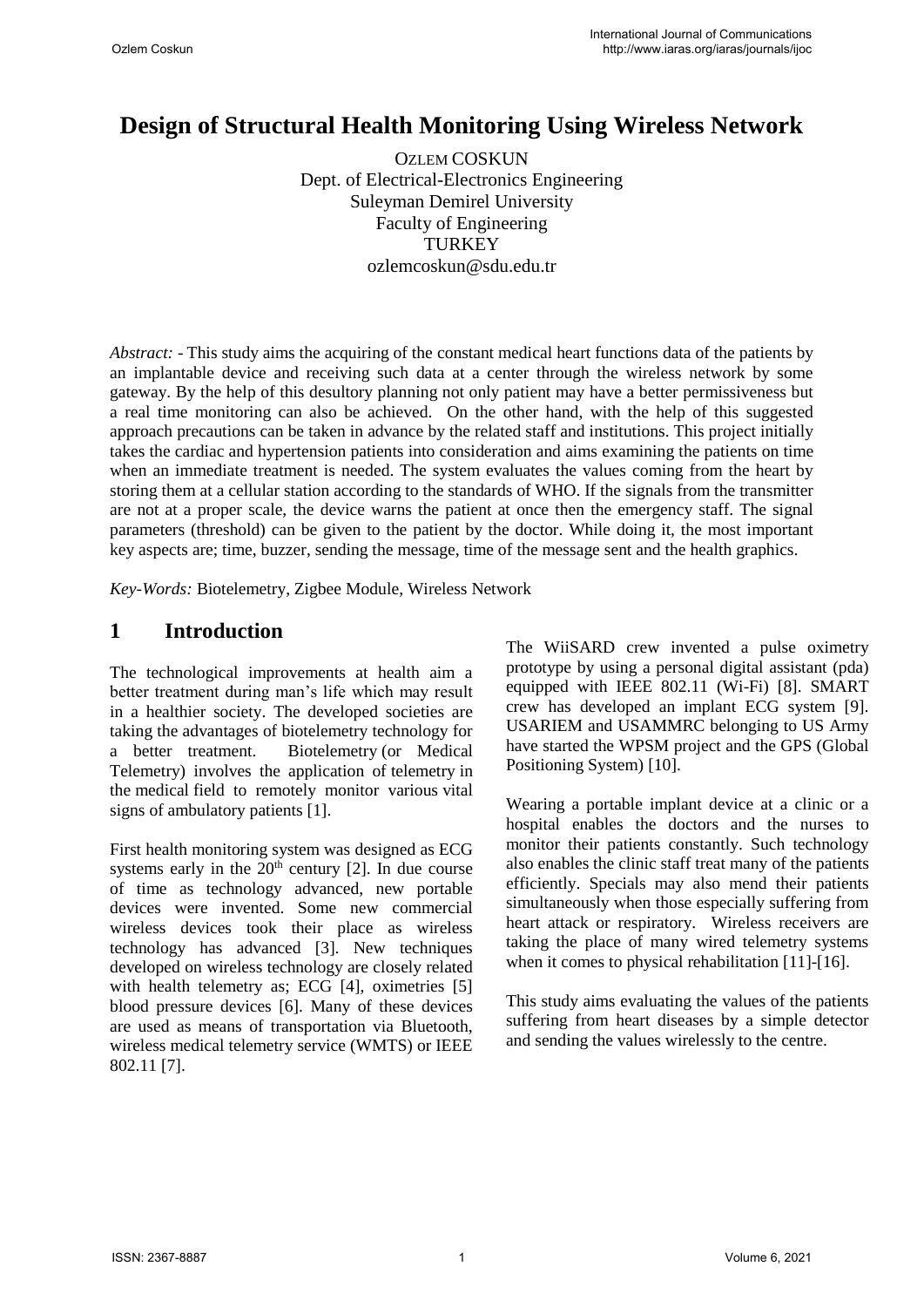## **2 Circuit Design**

In this study, the buzzer beeps when the oxygen saturation (monitoring by a computer, serial port) in the patient's blood exceeds the stimulus threshold. At this stage Zigbee network sends a message through GSM and communication modules. During the study we have first acquired the oxygen saturation value by a pulse oximetry circuit. Pulse oximetry circuit consists of a receiver, a sensor, a filter and an amplifier circuit. The first received data is evaluated by CNY70 sensor.

The pressure value measuring the blood color is exposed to low filter and elevated by LM384 smart card as to be detected by PIC.



Fig. 1. The designed pulse oximetry circuit

The signals coming from CNY 70 and U3:a and U3:b are increased by LM 324 as seen in the Fig. 1. U3:c serves as the comparator . If the comparator signal is higher than that of set signals of RV1 then "+ output led" lights and the PIC receives synchronized 10 signals to display them on a monitor. The filter circuit consists of two low voltages working approx. at 2.5 Hz frequency which means that the max measured pulse is 150 bpm  $(2.5*60=150)$  The purpose of filtering is to stop the frequencies higher than expected frequency.

There are two more amplifiers other than the low voltages which are used for increasing the weak signals coming from CNY70.



Fig. 2. PIC serial port communication circuit



Fig. 3. Designed regulator circuit

The PIC threshold value circuit is as seen above. Max 232 integrate has been used and  $12<sup>th</sup>$  leg has been tied up with PIC rx. The regulator generating 9-12 volt to PIC LCD can also be seen at the table above; (Fig. 3). The on/off switch is also placed here. LM 7805 has been used to regulate and LCD R1 and R2 are used to set LCD settings.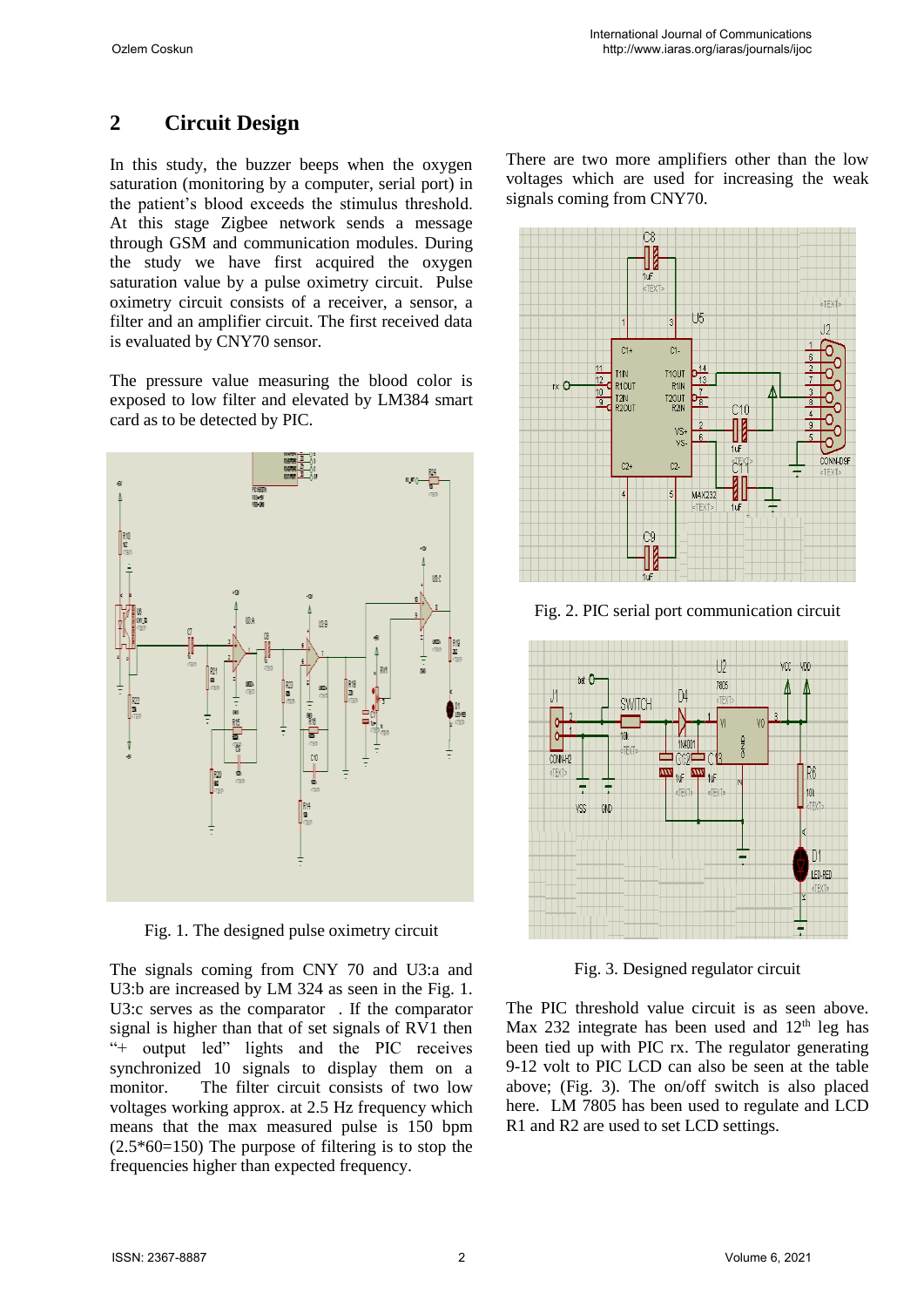

Fig. 4. Connection units of the designed circuit

Having had the simulation results, the same values have been received while working on the board. In order to make the circuit portable a printed circuit has been used. We have transferred our circuit from Proteus 7.7 simulation programmed ISIS to ARES to prepare the circuits' PCB.

#### **3 XBEE Module Configuration**

XCTU has been used for the configuration. "Read" button has been clicked to see the configuration. DH and DL tabs were clicked to enter the address values, "Write" tab has been clicked to save the changes on Zigbee module. XCTU programme and Zigbee both have sender and receiver antennas. Configured Zigbee modules are set as "blue" as the sender and "red" as the receiver. So, the pulse values are received between Zigbees and collected on a computer through a wireless system. The processed data has been sent by C# software.



Fig. 5. AT commend applications

The code directory RS\_TERM5 is connected to a modem from the computer by AT commends. The code directory has been changed to accelerate the modem speed as seen in picture 4. Primarily the AT commend is used to check the connection settings between the modem and the computer then the AT+CMGF=1 string message command has been added on the programme. A sample massage has been sent to AT+CMGS= +90532XXXXXXX.



Fig. 6. The data transferred to computer with Zigbee